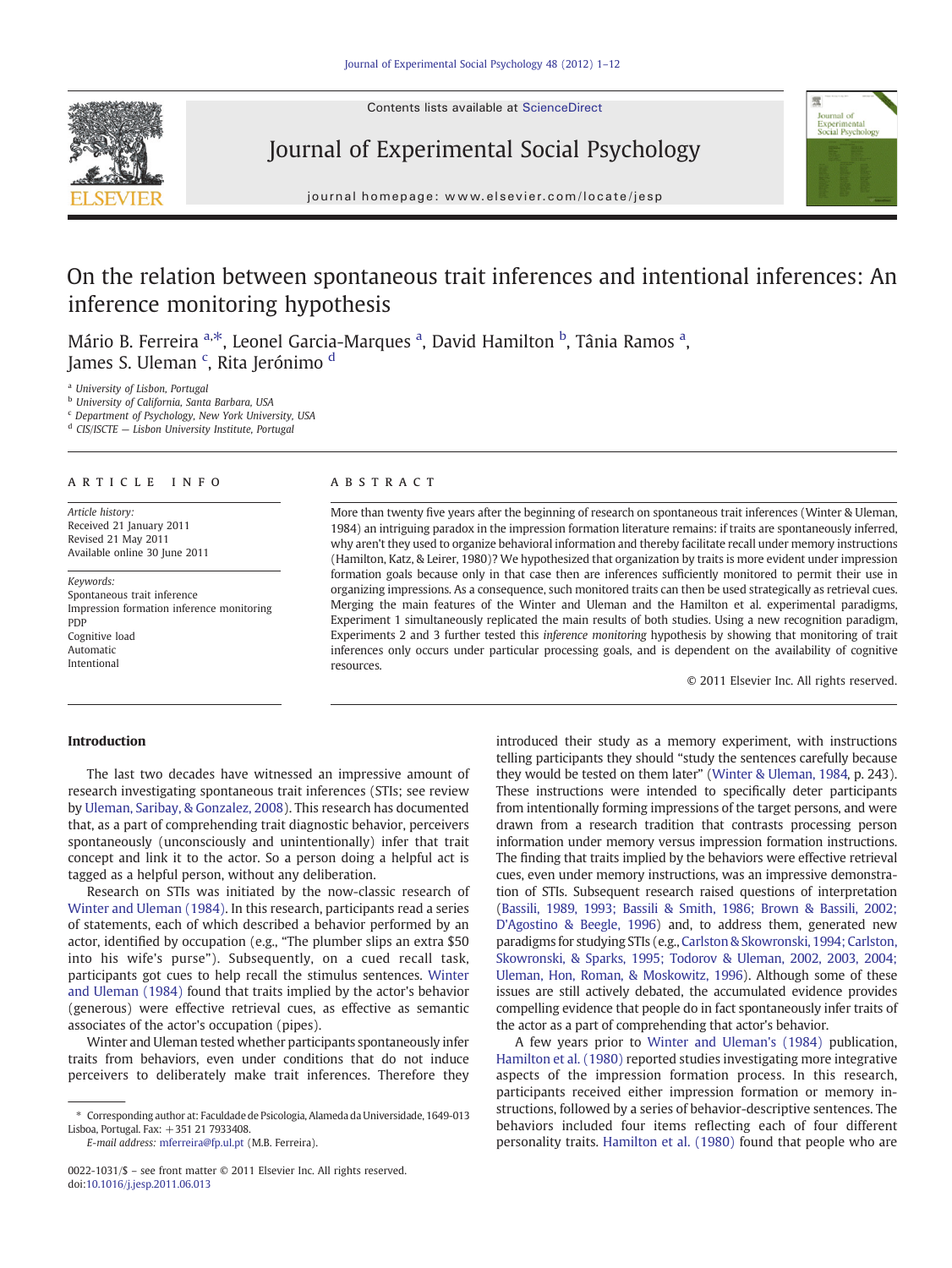given impression formation instructions remembered more of the behaviors than did those given memory instructions. In addition, impression formation evidenced greater clustering in free recall, in terms of the four personality themes represented in the behaviors, than did memory condition participants. Hamilton et al. reasoned that, given the goal of forming an impression, participants strove to identify the trait themes represented in the behavioral information. Thus, as they encoded the behaviors, they identified the trait reflected in each one and stored behaviors reflecting the same trait in the same memory location. Later, when retrieving those behaviors, they went to one trait node, recalled behaviors stored there, then moved to another trait node and recalled those behaviors, etc. Thus the behavioral information was organized in memory by these trait themes ([Hamilton,](#page-11-0) [Driscoll, & Worth, 1989](#page-11-0)). Presumably, then, the impression formation task led participants to think about the trait themes represented in the behaviors and to organize them accordingly in memory. Those themes then guided the recall of the stored information. In the memory condition, the goal of trying to remember behavior-descriptive sentences did not lead people to focus on the trait implied by each behavior or to group them in memory accordingly. Thus, memory condition participants recalled fewer items, and those recalled were not clustered by trait themes. The findings from these studies are well known and have been replicated in subsequent research.

When considering these two lines of research together, however, an interesting paradox appears. According to [Hamilton et al. \(1980\),](#page-11-0) participants in their memory condition did not process the behavioral information in terms of trait concepts, which therefore prevented organizing information in terms of trait themes, and consequently led to poorer recall performance in this condition (compared to the impression formation condition). Yet in [Winter and Uleman's \(1984\)](#page-11-0) research, participants (all of whom were explicitly given memory instructions) did make trait inferences spontaneously as they encoded the behaviors. If a similar process occurred for the memory condition in the Hamilton et al. study, then one would assume that the four behaviors representing each of four traits would have generated four STIs for each of these traits. Yet these STIs apparently did not facilitate later recall of those behaviors in Hamilton et al.'s memory condition. Why not? If inferred traits can serve as effective retrieval cues, and if a given trait is activated multiple times by behaviors reflecting a given trait, then it would seem (based on [Winter & Uleman, 1984](#page-11-0)) that these memory condition participants should show effective retrieval of those behaviors. Yet they did not. The present research examines this paradox and tests a conceptual account of it.

There are, of course, several differences between the [Winter and](#page-11-0) [Uleman \(1984\)](#page-11-0) and the [Hamilton et al. \(1980\)](#page-11-0) studies, as they relied on different methods and procedures. By themselves, thesemethodological accounts of the divergent results would only be of modest interest. But if the divergent results reflected different underlying processes, then they present a more interesting challenge, as we would need to know why these differences occur. Our first step, therefore, was to conduct an experiment in which we tried to produce both effects simultaneously in the same study.

More importantly, we believe that different processes do underlie these divergent outcomes. Our analysis builds on a distinction, initially highlighted by [Uleman \(1999\),](#page-11-0) between spontaneous inferences and intentional inferences. Intentional inferences are explicit in the sense that (a) they can be consciously accessed and verbalized to others and (b) they occur in impression formation settings where one has an intention to understand the (dispositional) sources of social behavior [\(Gilbert, 1989, 1998; Smith & Miller, 1983\)](#page-11-0). In contrast, there is now good experimental evidence that spontaneous inferences are implicit impressions that occur in the absence of explicit intentions to make sense of others ([Uleman et al., 2008](#page-11-0)).

As a consequence, the output of intentional inferences (i.e., personality traits) is consciously available — even if the inferential processing underlying it is largely unconscious, efficient, and not controlled. In contrast, spontaneous trait inferences are typically revealed only when previous experiences (i.e., attending to trait diagnostic behaviors) facilitate performance on a subsequent task without consciously accessing the traits. Their influence on social perception is measured indirectly by looking for their impact on memory [\(Carlston & Skowronski,](#page-11-0) [1994; Schacter, 1987; Uleman, Blader, & Todorov, 2005\)](#page-11-0).

In this article we highlight several differences between spontaneous and intentional inferences. Specifically, spontaneous and intentional inferences differ in the catalyst for the inference, the extent of monitoring the inference process, and consequently the use of the inference. (a) As to the catalyst for the inference, spontaneous processes can be triggered by mere observation [\(Uleman, 1999](#page-11-0)). That is, they may occur simply when attending to some stimulus, as when one quickly infers that a dog is threatening. In contrast, intentional processes are initiated by intentions to make some judgment, decision, or other kind of analysis, as when one evaluates the suitability of a job candidate. (b) Secondly, intentional inferences entail closely monitoring outcomes of the inference process, because they occur for a conscious purpose. Explicit goals produce awareness and monitoring of otherwise unconscious inferences relevant to these goals. (c) A third difference concerns the use of the inference. Intentional inferences are used toward attaining conscious goals. In contrast, spontaneous inferences are not driven by particular goals, even though they may affect later goal-driven behavior.

Our manuscript is organized in the following way.We first describe a study that produces the primary and apparently contradictory findings of both [Winter and Uleman \(1984\) and Hamilton et al. \(1980\)](#page-11-0) in the context of one experiment. We then develop our conceptual framework for explaining the simultaneous emergence of these results. This conceptualization is then tested in two additional experiments.

#### Experiment 1

In [Experiment 1](#page-0-0) we combined the most critical aspects of the [Winter](#page-11-0) [and Uleman \(1984\) and Hamilton et al. \(1980\)](#page-11-0) studies into one paradigm. Specifically, Participants were presented with 24 behaviors representing four different trait categories under memory or impression formation instructions. Later, participants were asked to recall the behavior-descriptive sentences. For half of the participants, the four traits were provided as memory cues during the recall task.

Following [Winter and Uleman \(1984\),](#page-11-0) we predicted that, in the memory condition, providing the cues would increase the number of behaviors recalled. In contrast, the cues should make no difference for the impression formation participants because an impression goal itself naturally leads people to organize information by trait themes, which then facilitate recall. The explicit goal of "forming an impression" calls for (seeks out, sets up a framework to receive) traits. So when traits are inferred from behaviors (as they presumably are under both conditions), these trait concepts are attended to more and used to formulate an explicit, communicable impression, i.e., they are monitored more. Thus providing the traits as explicit cues should offer an advantage to memory Participants in retrieving behaviors from memory, because they help reinstate the encoding context [\(Tulving &](#page-11-0) [Thomson, 1973; Winter & Uleman, 1984\)](#page-11-0) and are otherwise unavailable. But it offers no additional advantage to impression formation Participants since, in this case, the traits are available and already being used.

Comparing recall and clustering levels between impression and memory conditions, provides an opportunity to replicate the findings of [Hamilton et al. \(1980\),](#page-11-0) in which impression instructions produced both better recall and more clustering. Adding trait-cued recall conditions should clarify the mechanisms. If memory participants recall more behaviors with trait cues, but show no more clustering than without cues, it would suggest that the traits inferred at encoding went unnoticed (were implicit) and were not used for organizing the behaviors in memory. If only impression formation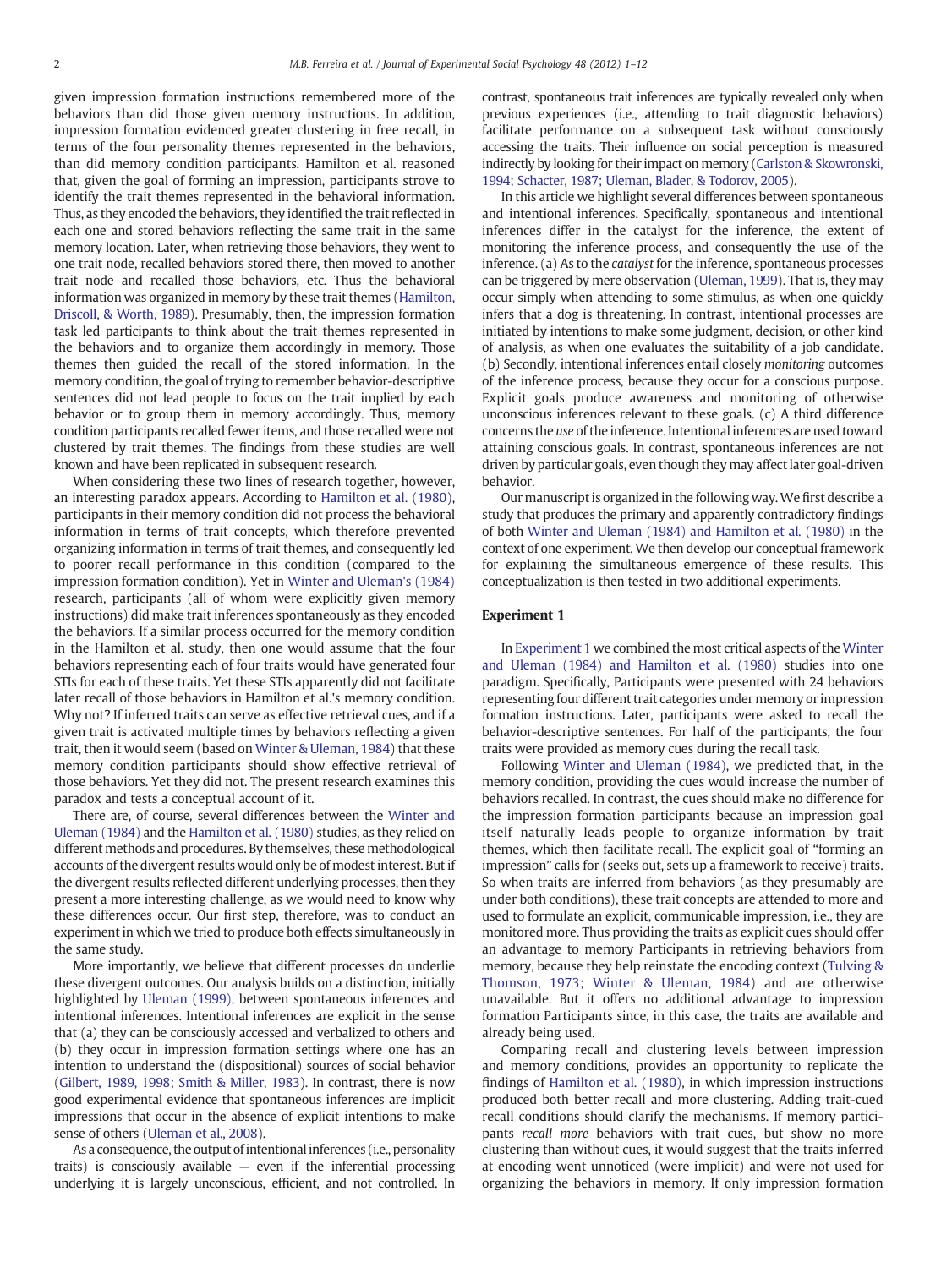<span id="page-2-0"></span>(but not memory) participants show trait clustering at recall, it would suggest that the level of access to traits inferred at encoding was sufficient to permit their use to organize behaviors in memory [\(Hamilton et al., 1980](#page-11-0)), i.e., that trait monitoring was higher. The comparison of the recall and clustering levels between the "no cues condition" and the "trait cues condition" provides a non-obtrusive indication of the degree of monitoring of the (largely automatically) inferred traits.

Note that [Hamilton et al. \(1980\)](#page-11-0) presented all behaviors as describing the same actor, consistent with typical impression formation studies, whereas [Winter and Uleman \(1984\)](#page-11-0) presented them as describing different actors. We adopted the former approach in this study.

# Method

# Participants and design

One hundred thirty six undergraduate students from the University of California, Santa Barbara, participated for partial course credit. Participants were randomly assigned to the cells of a  $2 \times 2 \times 3$  factorial design, Processing Goal (impression formation vs. memory) $\times$  Cue Condition (trait cues vs. no cues)  $\times$  Order of trait cues (order 1, order 2, order 3), with all factors between-participants.

#### Materials and procedure

Participants received impression or memory instructions, according to condition. Twenty-four behavior-descriptive sentences were then presented in random order. The 24 behaviors and the corresponding implied traits were taken from existing norms by [Stroessner \(1989\)](#page-11-0). Instructions informed participants that the 24 behaviors were performed by the same target person ("John"). The list of descriptions was composed of behaviors illustrative of four different personality traits (6 intelligent, 6 friendly, 6 musical and 6 athletic). Each sentence was presented for 8 s. After participants read the behavior descriptions, a 5-min filler task was given to eliminate short-term memory effects. Following the filler task, participants were instructed to write as many of the behavior descriptions as they could remember. In the "trait cues" condition, participants were told that, in order to help them in the free recall task, four words would be provided. They were instructed to use those words as memory cues while recalling the sentences. The four trait words (intelligent, friendly, musical, athletic) were then presented together for 15 s in a new screen. Three orders of cue presentation were created. After 15 s the screen disappeared and participants were instructed to write down the behaviors. In the "no cues condition," participants recalled the behaviors without any reference to cues. Five minutes were allowed for completion of the recall task. After finishing the experiment, participants were fully debriefed and thanked for their participation.

#### Dependent variables

Two dependent measures were assessed. First, overall recall performance was measured by the number of behavior gists recalled. Second, to analyze the extent to which participants imposed a trait organization on the stimulus information, we used the adjusted ratio of clustering (ARC) measure [\(Roenker, Thompson, & Brown, 1971](#page-11-0)). The ARC score varies between  $-1$  and 1 and measures the degree to which a participant recalls items on a list together in accordance to some underling categories.<sup>1</sup> Because the behaviors reflecting the various traits were presented in a random order, recall organized by trait categories is evidence that participants imposed an organization on the behavior list.

#### Table 1

ree recall and ARC scores as a function of processing goal and cues condition [\(Experiment 1\)](#page-0-0).

|                                      | Free recall |            |                                      | Clustering (ARC) |            |
|--------------------------------------|-------------|------------|--------------------------------------|------------------|------------|
|                                      | No cues     | Trait cues |                                      | No cues          | Trait cues |
| Impression<br>formation <sup>a</sup> | 10.51       | 11.05      | Impression<br>formation <sup>b</sup> | .22              | .24        |
| Memory <sup>c</sup>                  | 7.90        | 10.14      | Memory <sup>d</sup>                  | .02              | .11        |

 $n = 71$ .

 $h$   $n = 63$ .  $n = 65$ .

 $n = 60$ .

## Results

 $A 2 \times 2 \times 3$ , Processing Goal (impression formation, memory) $\times$ Cue Condition (trait cues, no cues) $\times$ Order of trait cues (1, 2, 3) ANOVA showed no main effects or interactions involving Order for both free recall and ARC scores. Therefore, this factor will not be further considered.

#### Free recall

Mean recall performance for each condition is shown in Table 1. The ANOVA yielded a significant main effect for processing goal,  $(F(1, 132)$ = 6.22, MSe = 16.92,  $p = .014$ ,  $\eta^2 = .04$ ), revealing that participants recalled more behaviors under impression  $(M=10.78, SD=.48)$  than under memory conditions ( $M=9.02$ ,  $SD=.51$ ). A main effect for cue condition was also obtained with greater recall being generally observed when trait cues were provided ( $M=10.59$ ,  $SD=.48$ ) compared with the no-cue condition ( $M=9.20$ ,  $SD=.51$ ), ( $F(1, 132)=3.87$ ,  $MSe=16.92$ ,  $p=.051$ ,  $\eta^2$  = .02). Although the interaction between cues and processing goals was not significant, we tested our a priori hypotheses with planned contrasts (one-tailed planned comparisons) specific to those predictions. First, a t-test comparing recall under impression formation and memory goals when no cues were given showed that participants in the impression condition ( $M=10.51$ ,  $SD=.69$ ) remembered significantly more behaviors than memory participants  $(M=7.90, SD=.75)$ ,  $t(132)=2.55$ ,  $p<$ .005, SD=4.11,  $\eta^2$ =.05. These condition and finding replicate [Hamilton et al. \(1980\).](#page-11-0) Second, a t-test comparing recall in the memory condition when cues were or were not presented showed that presentation of cues significantly facilitated recall performance  $(M=10.14, SD=.69)$  compared to the no cue condition  $(M=7.90,$  $SD = .75$ ),  $t(132) = 2.19$ ,  $p = .03$ ,  $SD = 4.11$ ,  $\eta^2 = .04$ . These condition and result replicate the main finding of [Winter and Uleman \(1984\)](#page-11-0). Central to our analysis is the comparison between cues conditions under each goal. We hypothesized that, whereas cues would facilitate recall in a memory condition (as just reported), they would make no difference for impression participants. As shown in Table 1, participants given impression formation instructions recalled the same number of behaviors with ( $M=11.05$ ,  $SD=.68$ ) and without trait cues ( $M=10.51$ ,  $SD=.69$ ),  $t$  (one-tailed planned comparisons).<sup>2</sup> Thus, the recall data conform exactly to our predictions.

#### Clustering

The level of clustering in free recall was measured using the adjusted ratio of clustering score (ARC; [Roenker et al., 1971](#page-11-0)). The ARC score cannot be calculated when all items recalled are from the same category or when only one item is recalled from each category. Also,

 $1$  ARC scores can sometimes be negative and this is generally interpreted as a sign of clustering avoidance. This interpretation is debatable but need not concern us here because our average ARC scores were always positive.

 $2$  We used one-tailed planned comparisons in data analysis of the three experiments here reported to test our a priori hypothesis that implied specific differences between conditions. When no differences were expected we also used the same one-tailed planned comparisons since a two-tailed planned comparison could favor confirmation of our hypotheses of no differences.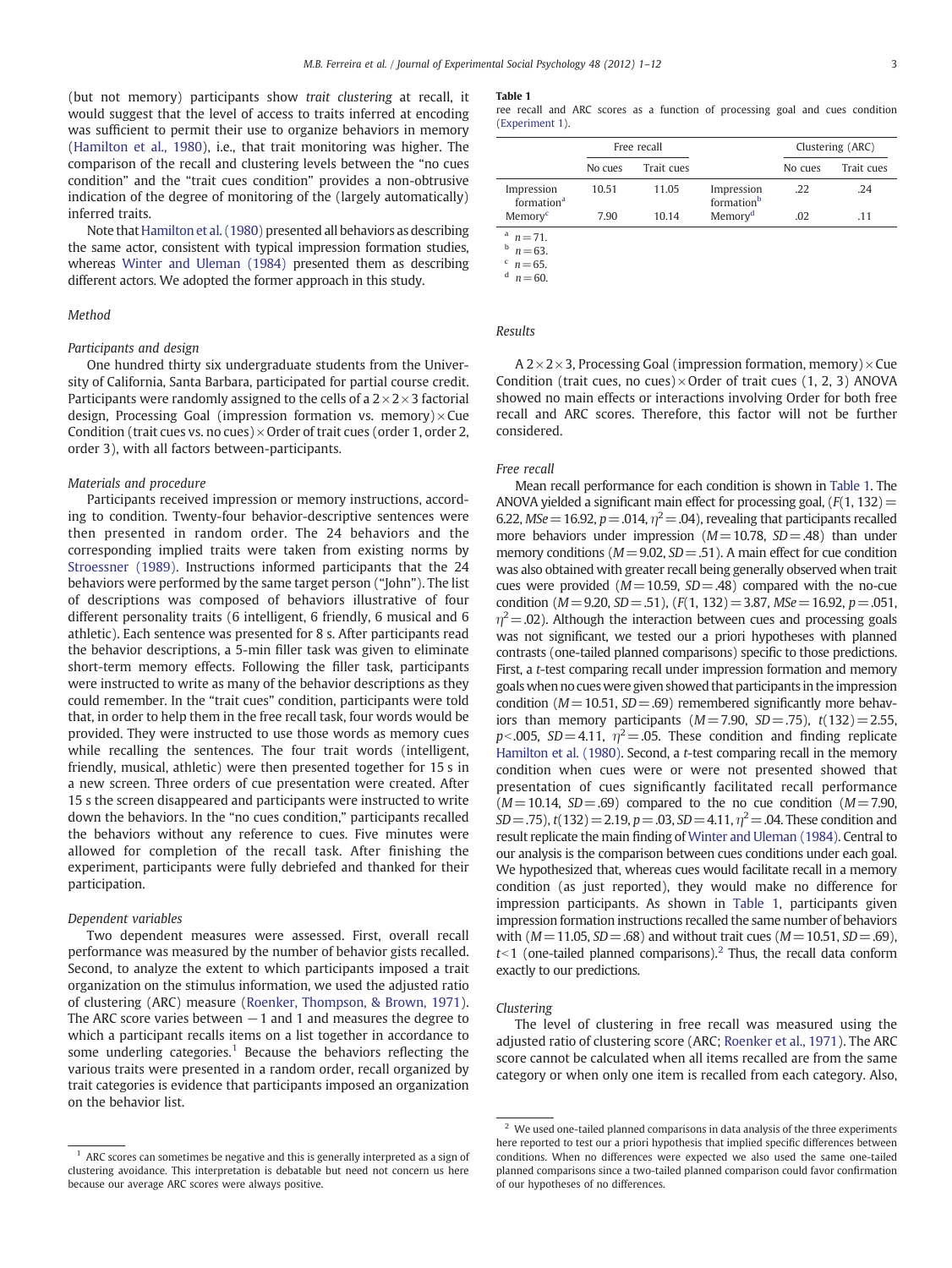<span id="page-3-0"></span>the ARC score is a biased measure when the number of intrusions is very high. For these reasons, 13 participants<sup>3</sup> were dropped.

The  $2\times 2$ , Processing Goal (impression formation vs. memory) $\times$ Cue Condition (trait-cues, no-cues) ANOVA yielded a significant main effect due to processing goal,  $F(1, 119) = 3.71$ , MSe = .19, p = .056,  $\eta^2 = .03$ . The level of clustering (see [Table 1](#page-2-0)) was significantly higher under impression instructions ( $ARC = .23$ ) than under memory instructions  $(ARC = .08)$ . More importantly, this difference was marginally significant within the no cues condition  $(ARC = .22$  and .02, respectively),  $t(119)=1.52$ ,  $p=.06$ ,  $SD=.44$ ,  $\eta^2=.02$  (one-tailed planned comparisons). These results replicate the findings reported by [Hamilton et al.](#page-11-0) [\(1980\)](#page-11-0).

More relevant to our present concerns is the fact that, as predicted, the interaction between processing goal and cue condition was not significant,  $F(1, 119)$  < 1. In the impression formation condition, cues made no difference in the level of clustering exhibited ( $ARC<sub>nocues</sub> = .22$ ) and  $ARC<sub>cues</sub> = .24$ ),  $t < 1$ . The mean ARC scores differed significantly from zero independently of cues being provided ( $\neq$  0,  $t$ (31) = 3.75, p < 0.001, SD = .35), or not provided ( $\neq$  0, t(32) = 2.61, p = .01,  $SD = .35$ ). This indicates that under an impression formation goal, participants recalled the behaviors clustered by trait, regardless whether trait cues were or were not provided. In the memory condition, trait cues slightly increased trait clustering  $(ARC<sub>nocues</sub> = .02$ and  $ARC<sub>cues</sub> = .11$ ), but this difference was not significant,  $t < 1$  (onetailed planned comparisons). Also, this level of clustering did not significantly differ from zero in either case. Thus, given a memory processing goal, even when cues were provided, participants did not use the underling trait structure to organize recall.

#### Discussion

The results of [Experiment 1](#page-0-0) document, within a single experiment, the paradox we referred to in the introduction to this article. Consistent with [Winter and Uleman \(1984\)](#page-11-0), providing trait cues implied by the stimulus behaviors facilitated recall of those behaviors. Consistent with [Hamilton et al. \(1980\),](#page-11-0) impression condition participants recalled more stimulus behaviors and their recall was more clustered according to the implied traits than was true for memory condition participants. Thus, people made spontaneous trait inferences (even under memory instructions) but did not use those inferred traits to organize the behavioral information, and therefore recalled fewer items.

These results are consistent with our hypotheses derived from a distinction between spontaneous and intentional inferences ([Uleman,](#page-11-0) [1999\)](#page-11-0). Spontaneous trait inferences are made as behavioral information is encoded, even under memory instruction conditions. They are not the product of conscious intent, and typically are made without the perceiver's awareness. Nevertheless, when those inferred traits are subsequently presented as retrieval cues, they facilitate recall of the behavioral information [\(Winter & Uleman, 1984](#page-11-0)) due to encoding specificity ([Tulving & Thomson, 1973](#page-11-0)). Spontaneous inferences do not require specific intentions at encoding, but simply occur as automated procedures whenever appropriate stimuli are encountered (e.g., [Smith, 1984\)](#page-11-0). So these inferences are not purposive or goal-driven in the sense that traits are not intentionally inferred to serve a further purpose. They can be useful for retrieving information associated with them (such as the behaviors from which they were inferred), but are not readily used for other purposes. As the clustering data show, they are not spontaneously used as a basis for organizing behavioral information according to the inferred traits.

In contrast, intentional inferences are purposive. Because they are triggered by a conscious goal or task, they actively engage attentional processes and participate in more deliberative and purposive analysis than do spontaneous inferences. Consequently they are more accessible to conscious awareness than are spontaneous inferences. Moreover, they are used to facilitate goal completion. The goal of forming an impression of a person is to understand the themes that define that personality. Thus the trait inference process is in the service of that goal, and the inferred traits are used as a basis of organizing that impression. Therefore behaviors reflecting the same underlying trait are stored together in memory and hence are retrieved together, producing the greater degree of clustering in free recall.<sup>4</sup>

In our view, spontaneous and intentional inferences, although sharing the same largely automatic inferential processes that allows for the efficient extraction of traits from trait implying behaviors, differ in attentional focus on the outcomes of these initial processes. Unlike spontaneous inferences, intentional trait inferences (e.g., occurring under impression formation goals) direct attention to the inferred traits, allowing explicit access to them and their subsequent use in goal attainment. In other words, intentional attentional focus monitors the inferential outcomes during encoding and during processing aimed at goal completion (e.g., impression development).

Some well-known research by [Chartrand and Bargh \(1996;](#page-11-0) see also [McCulloch, Ferguson, Kawada & Bargh, 2008\)](#page-11-0) may seem to contradict our argument about the role of inference monitoring under an impression goal. In their study, participants who have unconsciously primed impression formation goals show no awareness of goal priming, and yet they reproduce the standard pattern of results shown by participants who are explicitly asked to form impressions of the personality of a given target. However, that lack of awareness of the source of goal priming does not in any way challenge our inference monitoring hypothesis. After all, there must be many times in which we "catch" ourselves forming impressions of the personality of a passerby with no idea of what triggered such mental endeavor. What is crucial to our argument is that a goal of impression formation, once explicitly (or implicitly) triggered, will induce monitoring of the degree of ongoing goal attainment (i.e., forming an impression), and thus will make the information relevant to this goal (e.g., inferred traits) available for later strategic use.

#### Overview of Experiments 2 and 3

The proposed inference monitoring hypothesis may be seen as a new instantiation of a more general activation-monitoring framework that has been used to explain other inferential phenomena in memory research (e.g., [Roediger & McDermott, 1995](#page-11-0)) that is now extended to the domain of personality trait inferences. A central claim of this approach is that people usually do not directly retrieve information from memory. Rather, activated memory records are evaluated and attributed to particular sources via decision processes occurring at retrieval ([Johnson, Hashtroudi, & Lindsay, 1993](#page-11-0)). One common way to study the cognitive mechanisms of source monitoring is to use experimental memory paradigms in which participants' performance is dependent on their ability to differentiate between test items they actually recall and items that seem familiar or come to mind from other sources.

Therefore, to further study the implications of the inference monitoring hypothesis we developed a memory paradigm in which

<sup>&</sup>lt;sup>3</sup> These participants were distributed between conditions in the following way: 5 participants from the Impression formation condition with cues; 2 from the memory condition with cues; 3 from the memory condition with no cues; and 3 from the Impression formation condition without cues.

<sup>4</sup> [Klein and Loftus \(1990\)](#page-11-0) have proposed a different interpretation for the traitbehavior clustering results. They are assumed to reflect a retrieval strategy that participants adopt at recall instead of being the result of a trait-behavior organization during encoding. Although we do not fully subscribe to this interpretation, this issue is of little relevance for the inference monitoring hypothesis tested here. The fact remains that trait-behavior clustering only occurs when inferred traits are closely monitored and consciously accessed.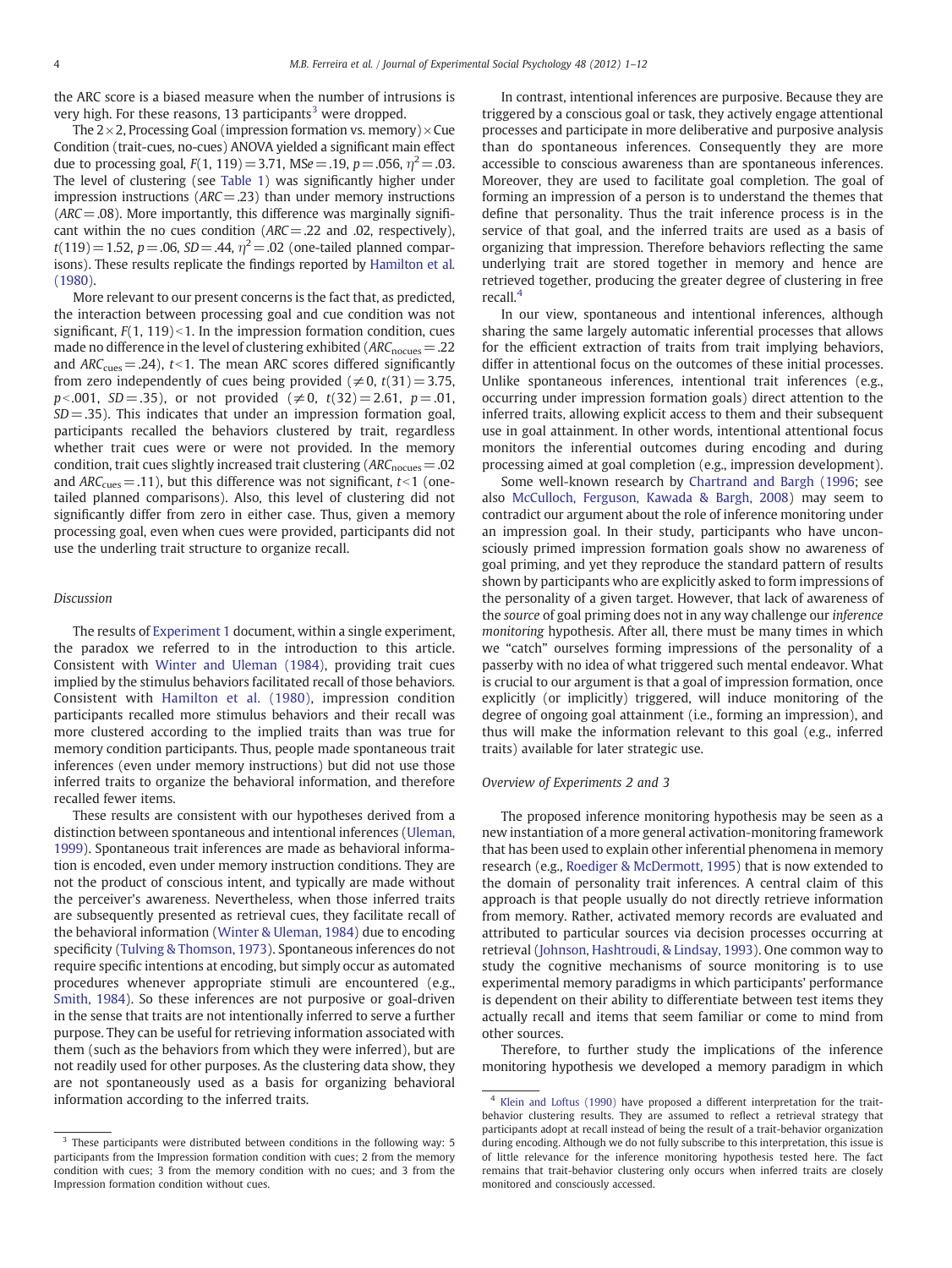participants are presented with trait-implying behavior descriptions (including the implied traits or not). As in previous studies (e.g., [D'Agostino, 1991; D'Agostino & Beegle, 1996; Winter & Uleman, 1984](#page-11-0)), each behavior is performed by a different actor. However, in contrast to previous research, the recognition task was a forced choice between two versions of trait implicative behavior descriptions that were identical in every respect except that one included the corresponding trait and the other did not. For each pair, only one was included in the study phase, and participants were instructed to choose the version actually presented during study. By presenting at test the same sentences that were presented during encoding, we keep everything constant at recall except the (presence or absence of the trait) sentences'that implied trait. As a result, this forced-choice task guarantees that the best possible cues would be used to prompt the retrieval of the trait inference monitoring processes hypothesized to occur during encoding while controlling for all other aspects concerning memory for the sentences. It is thus a method particularly sensitive to differences in the monitoring of trait inferences which allow us to conduct a rigorous test of the inference monitoring hypothesis, according to which inferred traits are likely to be closely monitored under impression formation but not under memory goals.

Specifically, we reasoned that spontaneous trait inferences are expected to increase false recognition of traits in sentences previously presented without traits due to source confusion, in which internally generated memory traces are confused with externally generated memory traces ([Johnson & Raye, 1981; Johnson et al., 1993](#page-11-0)). Internally generated traces often include a record of the cognitive operations performed in their generation. Hence, the presence or absence of the record of mental operations that generated the memory trace is a useful cue for source discrimination. However, internally generated traces that require little cognitive effort are more likely to be judged later as having been actually presented than those that require more awareness or attract more attention ([Finke,](#page-11-0) [Johnson, & Shyi, 1988; Johnson, Raye, Foley, & Foley, 1981\)](#page-11-0). We argue that such is the case for spontaneous trait inferences (easily performed and requiring little attention) versus intentional inferences (that entail more thorough monitoring).

As a result, spontaneous trait inferences at study should lead to more forced choice errors at test, when trait implying sentences (that do not include the traits) is mistaken for sentences that do include the implied traits. However, intentional trait inferences (occurring under impression formation goals) should direct attention to the inferential process, allowing explicit access to the inferred traits.

In sum, according to our inference monitoring hypothesis, an impression formation goal induces participants to allocate attention to the inferred traits during encoding, which should reduce source confusion during the recognition test by providing diagnostic cues for judging whether traits were actually in the studied sentences or were just inferred [\(Johnson et al., 1993; Lindsay, 2008\)](#page-11-0). Therefore the increased monitoring of the inferences characteristic of intentional, compared to spontaneous, inferences should facilitate discrimination between these two possibilities and therefore increase accuracy of response. Experiments 2 and 3 tested this hypothesis.

#### Experiment 2

In [Experiment 2,](#page-3-0) participants under memory or impression formation instructions read a series of trait implicative behaviors, each performed by a different actor. Half of the behaviors implied a trait that was not included in the sentence; in the other half the trait was explicitly included in the sentence. After a distracter task participants were asked to choose, in a forced choice paradigm, between two versions of each original sentence, identical in every respect except that one included the implied trait and the other did not. Our main dependent measures were the proportion of false recognitions for trait-implicative descriptions originally presented

without the implied trait, and the proportion of correct recognitions (hits) for trait implicative descriptions originally presented with the implied trait. To test our idea that inference monitoring leads to better memory (i.e., better discrimination between when the traits were and were not present in the sentences), we looked for more hits (for sentences with traits) and fewer false recognitions (for sentences without traits) in the forced choice task.<sup>5</sup>

We hypothesized that the ability to discriminate between hits and false alarms in the forced-recognition task would be better for participants in the impression formation condition than for those in the memory condition. Specifically, if an impression formation goal induces greater inference monitoring, then it should facilitate making this differentiation, resulting especially in a reduction in false recognitions. Thus, we predicted less false recognition under impression than under memory instructions.

Moreover, whereas spontaneous trait inferences stem from relatively automatic processes triggered by trait implying behaviors regardless of participants' conscious goals, the monitoring of such inferences is predicted to be dependent on appropriate processing goals (e.g., impression formation). If this reasoning is correct, then impression formation goals should promote more inference monitoring activity than memory goals without affecting the more automatic component of trait inferences. In other words, the largely automatic initial trait inferences should not be affected by the processing goals manipulation.

To test for this dissociation we used the process dissociation procedure (PDP; [Jacoby, 1991\)](#page-11-0). This procedure makes use of an inclusion memory test in which automatic and controlled retrieval act in concert and an exclusion memory test in which the two processes act in opposition [\(Jacoby, 1991; Jacoby, Toth, & Yonelinas, 1993](#page-11-0)). Assuming that both retrieval processes contribute to test performance and operate independently, estimates of the contribution of each retrieval component can be obtained by comparing performance across the two conditions.

The PDP procedure has been applied to several tasks in social cognition as a general tool for separating estimates of the contributions of automatic and controlled processes in task performance [\(Ferreira, Garcia-Marques, Sherman, & Sherman, 2006; Jacoby, Kelley,](#page-11-0) [Brown, & Jasechko, 1989; Jennings & Jacoby, 1993; Lambert et al.,](#page-11-0) [2003; McCarthy & Skowronski, 2011b; Payne, 2001, 2005; Payne,](#page-11-0) [Jacoby, & Lambert, 2005](#page-11-0)). We used the PDP to assess both the automatic (A) and controlled (C) components of trait inference during impression formation and memory goals by estimating C, which is assumed to reflect the inference monitoring process, and A, which reflects the more automatic trait inference process.

We used sentences that included the implied trait to create the inclusion condition and sentences that did not include the implied trait to create the exclusion condition. $6$  More specifically, the proportion of hits in the forced recognition task for sentences previously presented with the implied trait (i.e., choosing the "sentence with trait" when that sentence did include a trait) measures performance in the inclusion condition. Hits on these trials may be based on C or merely on A in the absence of controlled processes,  $(1-C)$ . Both contribute to the hit rate, which is therefore given by the general equation  $C+A*(1-C)$ . The proportion of false recognitions for sentences presented without the implied traits (i.e., choosing the "sentence with trait" when that sentence did not include a trait) measures performance in the exclusion condition since, in this case, the two processes act in opposition. In other

<sup>5</sup> Analyzing only false recognitions could result in confusing discrimination with bias, i.e., impression formation Participants could merely show a stronger tendency to say that the sentences did not include the traits, which would lead to fewer false recognitions, but also to fewer hits and hence not reflect more accurate discrimination. <sup>6</sup> The sentences used in the inclusion and exclusion conditions were always sentences with neutral continuations.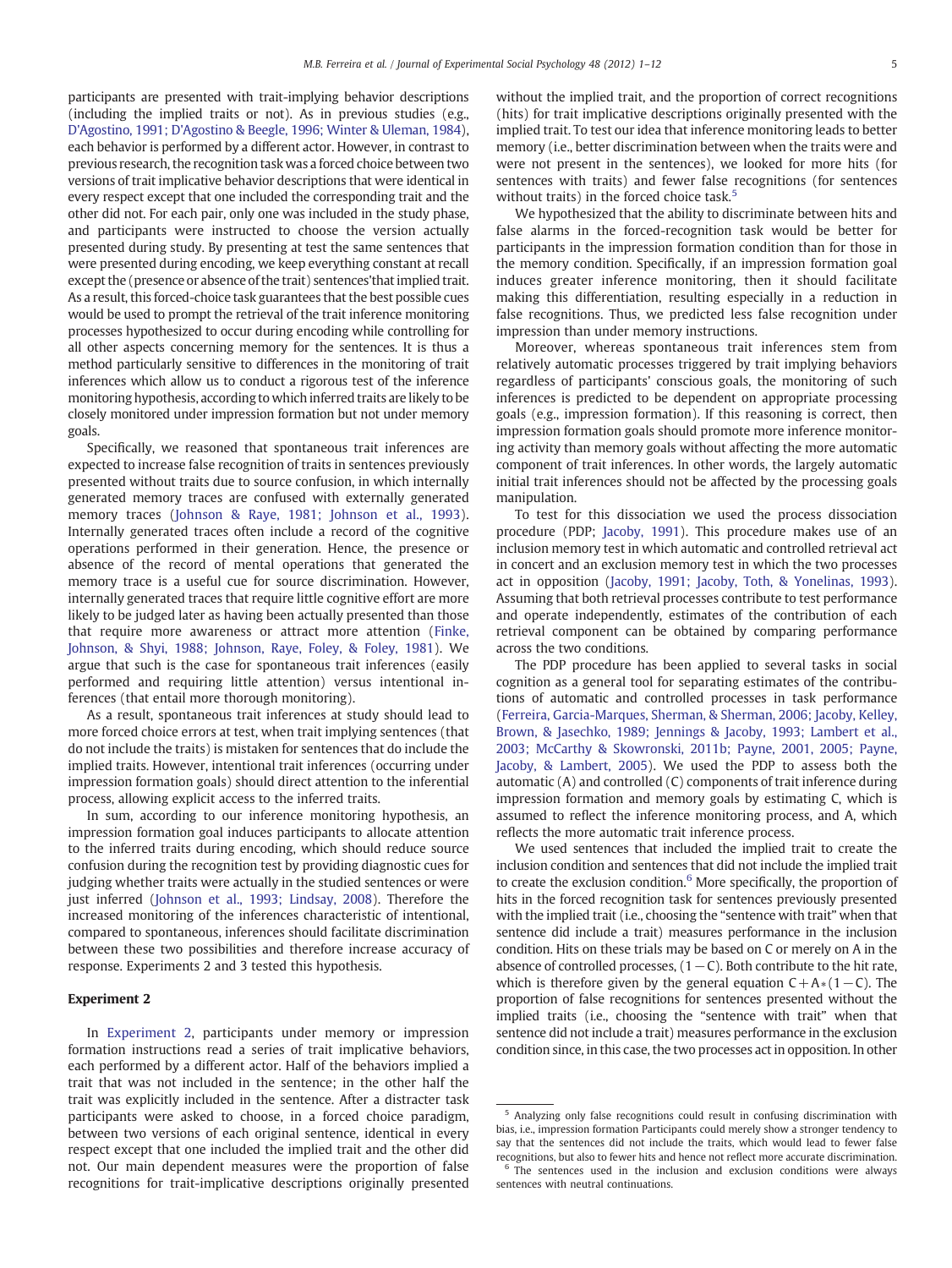words, incorrect choices are based on A in the absence of C. Thus false recognition rates are given by  $A*(1-C)$ .

According to our framework, the C component should reflect the inference monitoring that occurred during encoding. The largely automatic inferential process, triggered by trait-implying behavior descriptions and reflected in the A component, is expected to occur regardless of intentional inference monitoring. One way to test this hypothesis is to create conditions that promote inference monitoring such as impression formation goals that are supposed to do in comparison to memory goals. We thus predicted that impression formation goals would decrease false recognitions as well as augment the PDP controlled component C, while leaving the automatic component A largely invariant across processing goals. [Experiment 2](#page-3-0) tested these predictions.

# Method

#### **Participants**

Fifty five undergraduates from the Department of Psychology at the University of Lisbon participated for partial course credit. Participants were randomly assigned to between-subjects replication conditions.

#### Design

The design was a  $2 \times 2 \times 4 \times 2$  factorial with Processing Goal (memory or impression formation), Implied Trait (present or absent), List (1, 2, 3, and 4), and Order of items in each list (order 1, order 2) as factors. Instruction Type, List and Order were between-subjects factors whereas Implied Trait was a within-subject factor.

#### Stimulus materials

Twenty four trait-implying descriptions were selected from those developed and pretested by [Ferreira, Morais, Ferreira, and Valchev](#page-11-0) [\(2005\).](#page-11-0) Descriptions had the following general structure: trait implying sentence (including or not including the implied trait) + sentence continuation (neutral or situational). As such, each description had four different versions. For example, the description, "John is so curious that he asked his father where the stars came from when he looked at the sky" (trait-implying sentence including trait; neutral continuation), had three more versions: "John asked his father where the stars came from when he looked at the sky" (trait-implying sentence without including trait; neutral continuation); "John is so curious that he asked his father where the stars came from since that was one of the questions on his homework" (trait-implying sentence including trait; situational continuation); and "John asked his father where the stars came from since that was one of the questions on his homework" (trait-implying sentence without including trait; situational continuation). (Sentences were presented without italics.) All 24 descriptions implied a different trait and were paired with different targets identified by their first names.

Each behavior description had either a situational or neutral continuation. Varying the continuation was intended to help maintain high attention levels throughout the study phase. Descriptions with neutral continuations were used as target items and descriptions with situational continuations were used as filler items. Neutral continuations in themselves add no relevant information to the behavior descriptions and were used solely to keep these sentences of approximately the same lengths as sentences with situational continuations. We pretested and selected descriptions that implied the same trait with high levels of consensus (for details see [Ferreira et al., 2005\)](#page-11-0).

# Procedure

Each experimental session included 6 to 8 participants. Approximately half of the participants received memory instructions, indicating that they should pay attention to the exact words of the sentences in order to remember them later. The remaining participants received impression formation instructions. They were told to carefully read the behavior descriptions and to form an impression of the actor in each one since they would be questioned about these actors' personalities afterwards.

In the first part of the experiment, each participant received a booklet containing 24 trait-implying behavior descriptions, each one including or not including the implied trait and with a neutral or situational continuation. Since each sentence had four different versions (with or without trait, neutral or situational continuation), four different lists of sentences (corresponding to different booklets) were created to manipulate these two aspects orthogonally and between-subjects. Each list was presented in two different random orders. The same list included only one version for each sentence, with the additional constraint that no more than two sentences of the same version were presented in the same serial position. Participants studied the behavior descriptions at their own pace. After finishing reading the booklet, they worked on a distracter task for 10 min.

Participants were then told that for the next task, the original sentences would be presented again but without their continuations. They received a second booklet with each page containing the two versions of the same sentence, one with and the other without the implied trait. Only one of the versions had been presented before. Participants had to choose the version they had seen earlier. They made their choices at their own pace with the constraint that they could not go back and change previously-made choices. Then participants were fully debriefed and thanked for their participation.

#### Dependent variables

The dependent measures were derived from participants' performance on the forced-choice recognition task for trait implying (neutral continuation) trials.<sup>7</sup> The manipulation of whether the implied trait was or was not included in the stimulus sentence, and participants recognition responses, allowed us to score their performance for accuracy. Specifically, the dependent variables were the number of hits for trait-implying sentences that included the trait and the number of false recognitions for trait-implying sentences that did not include the trait.

To arrive at the individual C and A estimates, the proportions of forced choice errors (false recognitions) on trait-implying sentences previously presented without traits (exclusion condition) and the proportion of forced-choice hits on trait-implying sentences presented with the implied trait (inclusion condition) were obtained for each participant, and were then used to compute individual estimates of controlled and automatic processes from PDP Eqs. (1) and (2) [\(Jacoby, 1991](#page-11-0)):

Correct choices (hits), for sentences with traits  $= C + A^*(1 - C)(1)$ 

Incorrect choices (false recognitions), for sentences without traits

$$
= A^*(1 - C) \tag{2}
$$

#### Results and discussion

Preliminary analyses showed no Order or List effects for PDP estimates of C and A, and no Order or List effects for correct recognitions of traits for sentences that included implied traits (hits), but they showed both Order and List main effects for false recognitions of implied traits for sentences presented without the traits  $(F(1,53)= 3.93, p = .01, MSe = 0.04, \eta^2 = 0.19$ ; and  $F(1,53)=$ 3.99,  $p = .05$ ,  $MSe = 0.05$ ,  $\eta^2 = 0.07$ , respectively). However, because neither of them interacted with Instruction Type (both  $Fs<1$ ), the

We centered our analysis in sentences with neutral continuations because situational continuations might have changed the type of processing (e.g., invoke attributional reasoning). Nevertheless the analysis for sentences with situational continuations shows the same results pattern.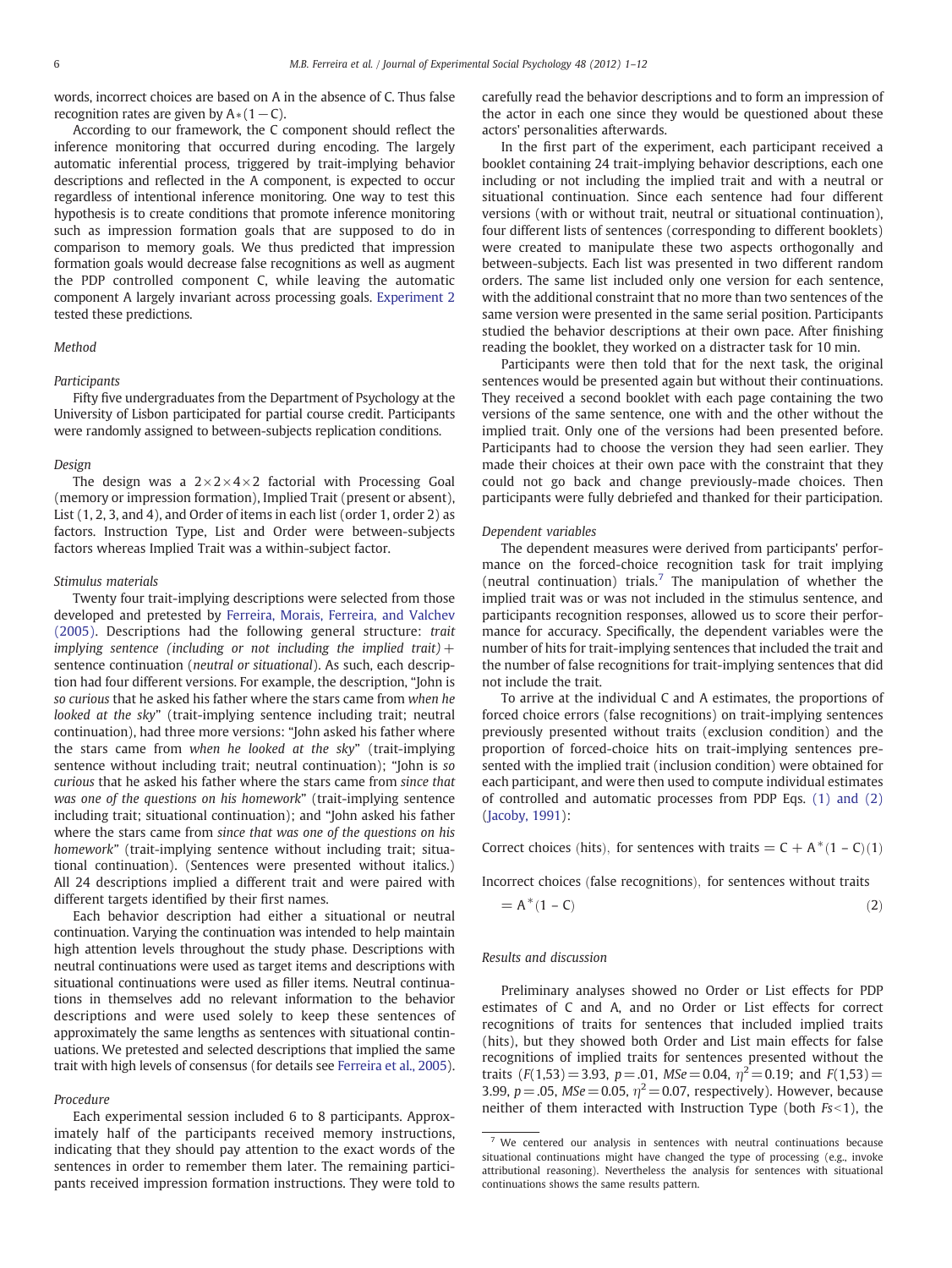#### <span id="page-6-0"></span>Table 2

Mean proportion of hits of presented traits and false recognitions of implied traits as a function of processing goals ([Experiment 2\)](#page-3-0).

|                                   | Hits | False recognitions |
|-----------------------------------|------|--------------------|
| Impression formation <sup>a</sup> |      |                    |
| M                                 | .85  | .14                |
|                                   | .18  | .16                |
| $\rm SD$ Memoryb                  |      |                    |
| M                                 | .81  | .27                |
| <b>SD</b>                         | .19  | .26                |
|                                   |      |                    |

 $n = 25.$  $n = 30.$ 

following analyses collapsed across these factors. Data analyses testing the experiment's main hypotheses that included both List and Order factors showed the same pattern of results as presented below.

An ANOVA was performed on target hits and false recognitions (not filler items) with Processing Goal as a between-subjects factor and Implied Trait (present, absent) as a within-participants repeated measure. The analysis revealed a significant Implied Trait main effect  $F(1,53) = 224.85 \text{ } p < .001, \text{ } MSe = 0.05, \text{ } \eta^2 = 0.81, \text{ reflecting high}$ general accuracy: high hits for sentences that included the trait  $(M= 0.83)$  and low false recognitions for trait-implying sentences without the trait  $(M= 0.21)$ . A Processing Goal X Implied Trait interaction was also significant,  $F(1,53) = 4.69$ ,  $p = .03$ ,  $MSe = 0.05$ ,  $\eta^2$  = 0.08, such that forming impressions led to both a lower rate of false recognition and a higher hit rate than Memory instructions (see Table 2). More importantly, a one-tailed planned comparison documented the predicted result, namely, that false recognition of implied traits was significantly lower under the impression formation than the memory goal,  $t(53) = 2.22$ ,  $p = .015$ ,  $SD = .22$ ,  $\eta^2$  = 0.09.

This planned comparison showed that false recognition of implied traits was lower when forming impressions. This result is consistent with our interpretation that impression formation goals direct attention to the inferences during encoding, allowing greater access to the inferred traits and facilitating monitoring by providing diagnostic clues to judge whether traits were actually presented in the stimulus sentences or were only inferred from those behaviors.<sup>8</sup>

#### PDP estimates

Planned comparisons testing our specific hypotheses showed that impression formation when compared to memory goals produced a significant increase in C, t (43) = 1.92, p<0.03, SD = .28  $\eta^2$  = .08 but did not affect A,  $t(32) < 1^9$  (see Table 3).

# Table 3

C and A estimates as function of Instructions [\(Experiment 2\)](#page-3-0).

| Impression formation <sup>a</sup><br>Memory <sup>b</sup> | .58<br>.38 | .68 |
|----------------------------------------------------------|------------|-----|
| $n = 19$ .<br>b $n = 26$ .                               |            |     |

The invariance of A across processing goals suggests that the automatic component of trait inferences at encoding is the same regardless of memory or impression formation instructions. In both cases traits are being inferred. However, a decrease in false recognition of implied traits was observed for the impression formation condition and this is consistent with higher inference monitoring. By closely monitoring their largely automatic inferential activity, Impression formation participants gained explicit access to its outputs, the personality traits; which led to less false recognitions and better memory discrimination.<sup>10</sup>

# Experiment 3

Whereas spontaneous trait inferences are relatively automatic, we assume that the monitoring of such inferences depends both on appropriate processing goals (e.g., impression formation as in [Experiment 2](#page-3-0)) and also on available cognitive resources. If this reasoning is correct, then a cognitive load at encoding would impair the inference monitoring component of intentional impression formation, but not the automatic trait inference component, leading to more false recognition errors.

Using the same procedure and materials as [Experiment 2,](#page-3-0) [Experiment 3](#page-3-0) tested this prediction by manipulating cognitive load during the study phase, using a procedure similar to that of [Winter,](#page-11-0) [Uleman, and Cunniff \(1985\).](#page-11-0) Scarcity of cognitive resources under impression formation should weaken trait monitoring more than the automatic component of trait inferences. To test for this dissociation Experiment 3 used the PDP to test the impact of cognitive load on both the automatic and controlled processes of trait inference during impression formation.

According to our framework, the C component should reflect the inference monitoring that occurred during encoding. The largely automatic inferential process, triggered by trait-implying behavior descriptions and reflected in the A component, is expected to occur regardless of intentional inference monitoring. One way to test this hypothesis is to create conditions that disrupt inference monitoring. Putting participants under a concurrent cognitive load during encoding should have this effect (e.g., [Johnson et al., 1993](#page-11-0)). We predicted that cognitive load would produce an increase in false recognition errors, as well as a decline in the PDP C component, while leaving the automatic component A largely invariant across levels of cognitive load. Experiment 3 tested these predictions.

 $^{\rm 8}$  As already noticed, sentences with situational continuations were used merely as filler items. Although we are not the first to use situational information in combination with target sentences (e.g. [Lupfer, Clark, & Hutcherson, 1990; Van Overwalle, Drenth, &](#page-11-0) [Marsman, 1999\)](#page-11-0), the main predictions stemming from the proposed monitoring hypothesis are not dependent on the use of different types of continuations. Therefore, we replicated [Experiment 2](#page-3-0) using the same material but without continuations (situational or neutral). The same results pattern was found. Forming impressions again led to both a lower rate of false recognition and a higher hit rate. More importantly, false recognition of implied traits significantly decreased under impression formation  $(M = .09)$  when compared to memory goals  $(M = .14) - t(56) = 1,75, p = .04,$  $SD = .02$ ,  $\eta = 0.05$ ; one-tailed planned comparisons. This replication provided further support for the monitoring hypothesis by showing that our results are not dependent on the use of neutral and situational continuations.

<sup>&</sup>lt;sup>9</sup> Six participants from the impression formation condition and 4 from the Memory condition of [Experiment 2](#page-3-0) were not included in the PDP analysis because their performance was perfect. However, computing the estimates including these participants (with  $C=1$  and  $A=0$ , the most extreme case of control in total absence of automatic processes) did not change the results of either the invariance of  $A - M = .40$  for impression formation condition,  $M = .45$  for the Memory condition;  $t(53) < 1 -$  or the increase in  $C - M = .71$  for impression formation condition,  $M = .53$  for the Memory condition;  $t(53)=2.17, p<0.02.$ 

 $10$  As noted by two reviewers, other research using the false recognition paradigm and manipulating memory versus impression formation goals [\(Todorov & Uleman,](#page-11-0) [2002](#page-11-0), Experiment 4; [McCarthy & Skowronski, 2011b](#page-11-0), [Experiment 1](#page-0-0), which also used the PDP) failed to find differences in false recognitions and discrimination (and differences in the C component of the PDP, in the case of McCarthy & Skowronski) as function of the two processing goals. We attribute these failings to the lack of sensitivity of the false recognition paradigm to show differences in trait inference monitoring. Since it was not designed to test a hypothesis of inference monitoring, this paradigm fails to provide memory cues diagnostic enough to prompt the retrieval of the trait inference monitoring processes hypothesized to occur during encoding. Future research may further clarify these differences in results.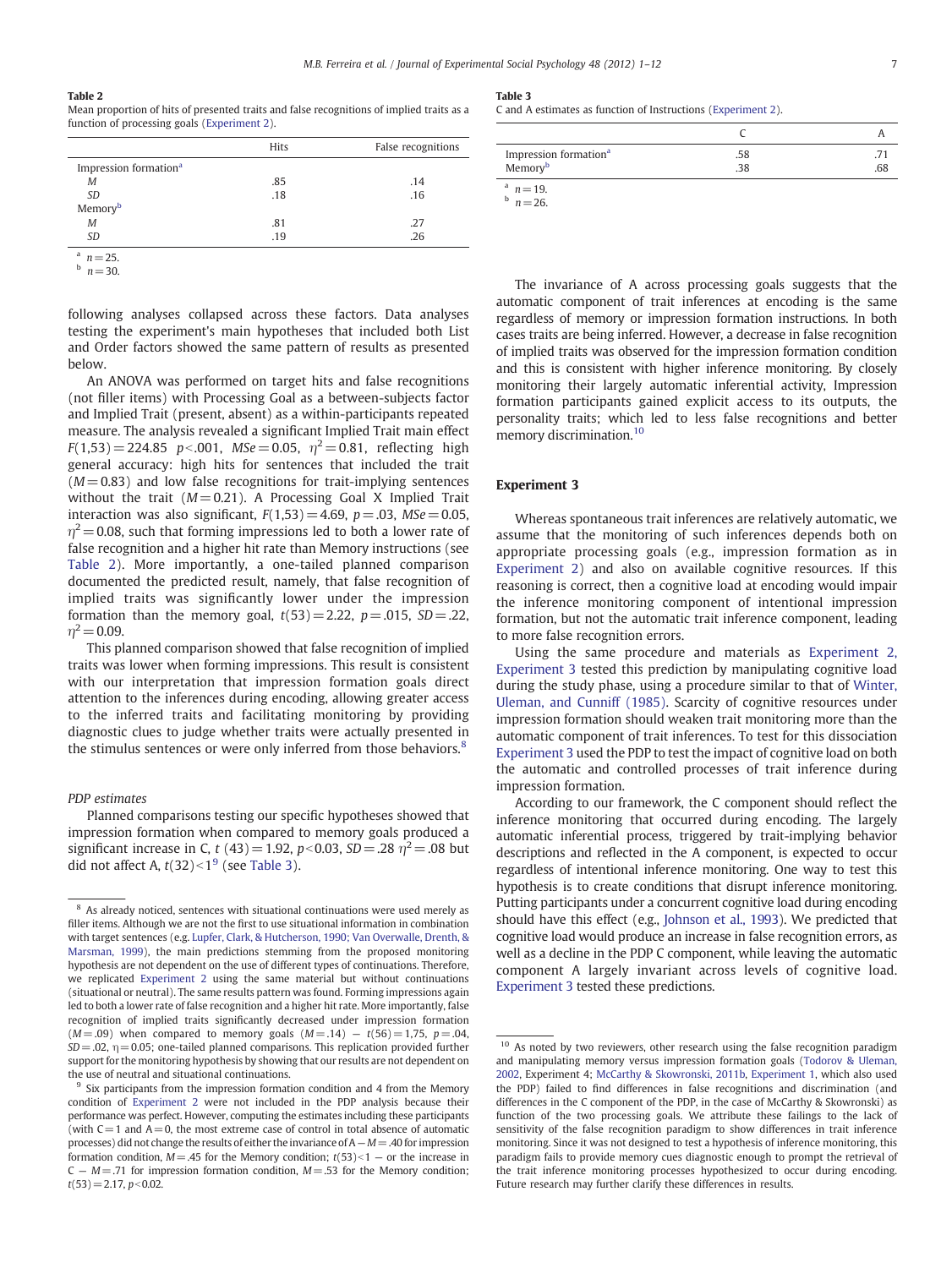## Method

#### Participants

Seventy eight undergraduates from the Department of Psychology at the University of Lisbon participated in [Experiment 3](#page-6-0) for partial course credit. Participants were randomly assigned to betweensubjects conditions.<sup>11</sup>

#### Design

The design was a  $2 \times 2 \times 4 \times 2$  factorial with Cognitive Load (high, low), Implied Trait (present, absent), List (1, 2, 3, 4), and Order of items in each list (1, 2) as factors. Cognitive Load, List and Order were between-subject variables whereas Implied Trait was manipulated within-subjects. [Experiment 3](#page-6-0) uses the same dependent measures as [Experiment 2](#page-3-0).

### Materials and procedure

The same 24 descriptions used in [Experiment 2](#page-3-0) were again used as target items, whereas another 24 from [Ferreira et al. \(2005\)](#page-11-0) pretesting were used as filler items. Filler items were equivalent to target items (i.e., they appeared in four different versions — trait-implicative descriptions including or not the implied trait and with a neutral or situational continuation) but they did not appear on the recognition test.

The procedure was similar to that of [Experiment 2](#page-3-0) except for the following features. Only impression formation instructions were used. Instead of using booklets, descriptions were presented on a computer screen. Presentation time of each behavior description was pre-tested to allow enough reading time, and it was set to 6 s. The stimulus information was organized in 12 blocks of four descriptions each (plus an introductory practice block). In each block the two initial descriptions were fillers and the remaining two were target descriptions (12 blocks  $\times$  2 target items per block = 24 targets overall). Since each sentence had four different versions (with or without trait, and with neutral or situational continuation), as in [Experiment 2](#page-3-0), four different lists of sentences were created to manipulate presence or absence of the implied trait, and type of continuation (neutral or situational), between subjects. Each list was presented in two different random orders. No more than two sentences of the same version were serially presented in any block.

After receiving impression formation instructions, participants were further told that to simulate impression formation in the real world, where one's attention is simultaneously captured by different stimuli, they also had a second concurrent task involving memory for numbers. Before each block, a 2-digit number (low-load condition) or a 7-digit number (high-load condition) was presented for 6 s, followed by the four descriptions. Participants were instructed to form impressions of the actors based on behavior descriptions while rehearsing the numbers. At the end of each block, participants were prompted to write down the number previously presented.

Upon completion, the same procedure used in [Experiment 2](#page-3-0) was followed. Participants solved a similar distracter task and finally were tested in the same forced-choice paradigm. Then they were fully debriefed and thanked for their participation.

# Results and discussion

Preliminary analyses showed no Order or List effects for PDP estimates of control and automatic processes, and for hits (correct recognitions of traits for sentences that included implied traits) and Table 4

Mean proportions for hits of presented traits and false recognitions of implied traits as a function of cognitive load [\(Experiment 3](#page-6-0)).

|                             | Hits | False recognitions |
|-----------------------------|------|--------------------|
| High load <sup>a</sup>      |      |                    |
| M                           | .68  | .35                |
| SD<br>Low load <sup>b</sup> | .20  | .22                |
|                             |      |                    |
| M                           | .76  | .25                |
| <b>SD</b>                   | .21  | .21                |

 $n = 49$ .

 $h$   $n = 29$ .

false recognitions (of traits for sentences that did not include implied traits), so these results are not discussed further.

An ANOVA was performed with Cognitive Load as the betweensubjects variable and Implied Trait and Continuation Type as repeated measures. The analysis revealed an Implied Trait main effect,  $F(1, 76)$  = 135.86,  $p<0.001$ , MSe = .05,  $\eta^2$  = .64, reflecting high general accuracy: a high level of hits for sentences that included the trait  $(M = .71)$  and a low level of false recognitions for trait-implying sentences without the trait ( $M = 0.31$ ). A Cognitive Load × Implied Trait interaction was also significant,  $F(1, 76) = 6.04$ ,  $p = .02$ ,  $MSe = .05$ ,  $\eta^2 = .07$ , indicating that high cognitive load led to both a lower rate of correct recognition of presented traits and a higher rate of false recognition of implied traits (see Table 4 for mean values). Thus, the cognitive load manipulation had the expected effects. More importantly, and as predicted, false recognition of implied traits increased as a result of cognitive load,  $t(76)=1.99$ ,  $p=.02$ ,  $SD=.22$ ,  $\eta^2=.05$ .

Participants who made many errors in their memory for the 7-digit numbers may not have been engaged in the cognitive load memory task. Hence, ANOVA and planned comparisons were redone, eliminating participants who made more than 25% errors on the memory task  $(n=25)$ . The pattern of results was basically unchanged. A Cognitive Load × Implied Trait interaction was significant,  $F(1, 51) = 5.30$ ,  $p = .02$ ,  $MSe$  = .05,  $\eta$ <sup>2</sup> = .09, indicating a lower rate of correct recognition for High cognitive load ( $M = .67$ ) when compared to low cognitive load  $(M=.76)$  and a higher rate of false recognition under high load  $(M=0.35)$  than under low load  $(M=0.25)$ . Cognitive load also led to a significant increase in false recognition,  $t(51)=1.84$ ,  $p=.04$ , MSe = .21,  $n^2$  = .06.

#### PDP estimates

Planned comparisons testing our specific hypotheses showed that greater cognitive load (changing from 2 to 7-digit numbers) produced a significant reduction in C,  $t(74) = 1.96$ ,  $SD = .30$ ,  $p = .03$ ,  $\eta^2 = .05$  (onetailed planned comparisons), whereas it left A unchanged,  $t(74) < 1$ (Table  $5$ ). $^{12}$ 

Eliminating the 25 participants who made more than 25% errors in recalling the load number and the 2 whose memory was perfect (see Footnote 8) showed the same pattern of results. Cognitive load led to a significant decrease in controlled processes, from C (low load) = .48 to C (high load) = .32,  $t(49) = 1.91$ ,  $p = .03$ ,  $SD = .30$ ,  $\eta^2 = .07$ , but did not affect A,  $t(49)$  < 1.

As predicted, we observed an increase in false recognition of implied traits under high load compared to low load. This result seems to stem from the negative impact of cognitive load on inference monitoring, which is a controlled and effortful cognitive activity. On

<sup>&</sup>lt;sup>11</sup> Due to erroneous assignments in some of the experimental sessions more participants were assigned to the high load condition than to the low load condition. We ended up with 49 participants in the high load condition and 29 participants in the low load condition.

 $^{\rm 12}$  Two participants in the Low-Load condition of [Experiment 3](#page-6-0) were not included in the PDP analysis because their performance was perfect. Following the same procedure as [Experiment 2](#page-3-0) and computing the estimates including these participants (with  $C= 1$  and  $A= 0$ , the most extreme case of control in total absence of automatic processes) did not change either the invariance of  $A - M = .48$  for the Low Load,  $M = 0.52$  for the High Load condition,  $t(76) < 1$  — or the decrease in C — M = .33 for the Low Load,  $M = .51$  for the High Load condition,  $t(76) = 2.46$ ; p<0.02.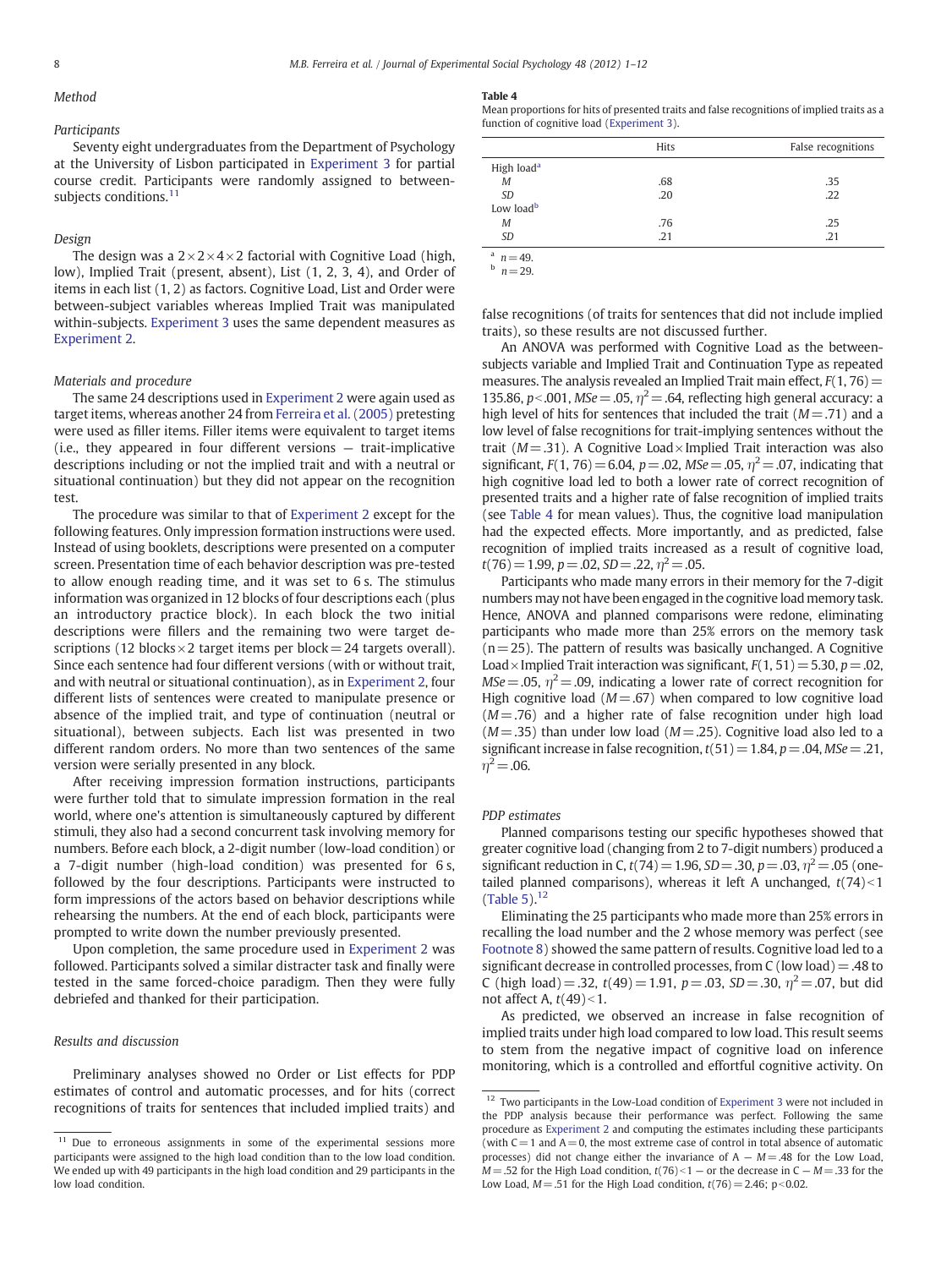<span id="page-8-0"></span>

| $\sim$<br>. |
|-------------|
|-------------|

C and A estimates as function of cognitive load ([Experiment 3](#page-6-0)).

| High load <sup>a</sup><br>Low load <sup>b</sup> | .33 | .52 |
|-------------------------------------------------|-----|-----|
|                                                 | .48 | .52 |
| a<br>$n = 49.$                                  |     |     |

 $h \ n = 27$ .

the other hand, the largely automatic component of trait inferences at encoding, was virtually unaffected by cognitive load.

Previous research concerning the effects of cognitive overload on STIs has so far produced mixed results (e.g., [Chun, Spiegel, &](#page-11-0) [Kruglanski, 2002; Todd, Molden, Ham, & Vonk, 2011; Uleman,](#page-11-0) [Newman, & Winter, 1992; Winter et al., 1985](#page-11-0)). The use of PDP to study the distinction between a largely automatic component of trait inferences and the more controlled inference monitoring processes may contribute to clarifying this issue. Only the automatic component of trait inferences should show invariance across different levels of cognitive overload. However, contaminated measures of automatic inferential processes are likely to occur when this component is equated with the performance on certain tasks, instead of using mathematical procedures as in the PDP. The problem is that experimental tasks are rarely (if ever) process-pure measures [\(Conrey, Sherman, Gawronski, Hugenberg, & Groom, 2005; Jacoby,](#page-11-0) [1991\)](#page-11-0). As a result, the impact of cognitive overload may vary considerably across different task and experimental conditions used to study the automatic nature of STIs. Use of PDP may help move beyond this problem.

#### General discussion

The purpose of the present research was to address an intriguing paradox in the impression formation literature. If traits are spontaneously inferred, even when participants are given memory task instructions (e.g., [Winter & Uleman, 1984\)](#page-11-0), why would participants in the memory condition of [Hamilton et al.'s \(1980\)](#page-11-0) study not use those trait inferences to organize behavioral information and thereby facilitate recall? We hypothesized that organization by traits occurs under impression formation goals because the highly efficient inferences that typically take place without intention are closely monitored, leading to explicit access to and use of the inferred traits that otherwise influence behavior only implicitly.

This inference monitoring hypothesis was tested in three related experiments, using three different paradigms selected for their theoretical relevance to the hypothesis. In [Experiment 1](#page-0-0), we combined the essential features of the [Hamilton et al. \(1980\) and Winter and](#page-11-0) [Uleman \(1984\)](#page-11-0) studies into one paradigm and replicated the main findings of both studies. Thus, consistent with Winter and Uleman, cuedrecall of stimulus behaviors by participants in thememory condition was facilitated by trait cues implied by these behaviors. Consistent with Hamilton et al., under the same memory instructions participants freerecalled fewer behaviors and there was no sign of significant clustering according to the implied traits. Together, these findings indicate that participants under memory instructions did produce STIs, but the inferred traits were not used to organize the behavioral information. Only participants with impression formation goals showed trait clustering at recall.

STIs are implicit inferences triggered by trait implying behaviors. We believe that, given an impression formation goal, trait inferences are driven by an intention to make sense of the main themes underlying a personality. Intentional trait inferences may share the same overlearned and relatively automatic process involved in spontaneously inferring a trait from a trait-implying behavior [\(Ham](#page-11-0) [& Vonk, 2003; Krull & Erickson, 1995](#page-11-0)). However, the output of these inferences is now closely monitored, allowing explicit access to the inferred traits as well as their use in attaining the goal of forming an impression. Explicit goals produce awareness and monitoring of otherwise unconscious inferences relevant to those goals.

Inference monitoring has further implications for performance in other experimental paradigms often used in STI research, such as the false recognition paradigm ([Todorov & Uleman, 2002, 2003, 2004\)](#page-11-0). In this paradigm, spontaneous trait inferences are expected to increase false recognition of traits in sentences previously presented without traits due to source confusion, [\(Johnson & Raye, 1981; Johnson et al.,](#page-11-0) [1993; Lindsay, 2008](#page-11-0)). More to the point, internally generated traces that require little cognitive effort are more likely to be judged later as having been actually presented than those that require more awareness or attract more attention ([Finke et al., 1988; Johnson](#page-11-0) [et al., 1981\)](#page-11-0). We argue that such is the case for spontaneous trait inferences (easily performed and requiring little attention) versus intentional inferences (that entail more thorough monitoring).

Specifically, monitoring of the inference process, which is characteristic of intentional compared to spontaneous inferences, should direct attention to the inferential process, allowing explicit access to the inferred traits, which subsequently facilitate discrimination between behavior descriptions that include or do not include the implied trait.<sup>13</sup>

Hence, impression formation goals should reduce false recognition of implied traits since these goals actively engage the inference monitoring process. To test this prediction, [Experiment 2](#page-3-0) used a forced-choice paradigm in which participants' task was to indicate which of two behavior descriptions (with or without the implied trait) had been presented previously. We reasoned that awareness of the inferred trait (due to inference monitoring) should reduce source confusion ([Johnson et al., 1993; Lindsay, 2008\)](#page-11-0). In other words, it should help to discriminate between two sources of trait activation: inferential activity during encoding and actually reading the trait in the sentence. As expected, we found better memory performance (and fewer false recognitions) in the forced choice task under impression formation than under memory task goals.

Given the constraints on human attentional resources, we further reasoned that even when adequate processing goals (such as impression formation) are engaged, explicit access to the inferred traits cannot happen if cognitive resources are depleted by another attentionconsuming activity. Thus, forming impressions under conditions of high (compared to low) cognitive load was predicted to degrade memory performance in the forced-choice task. [Experiment 3](#page-6-0) tested this prediction by instructing participants to form impressions based on trait-implying descriptions while rehearsing seven-digit numbers (high-load condition) or two digit numbers (low-load condition). As expected, participants in the high load condition had poorer performance on the forced-choice task and were significantly more prone to false recognition of implied traits than were participants in the low-load condition.

Dissociating the impact of automatic inferential activity and inference monitoring on the recognition of trait-implying behaviors

The notion of a largely automatic inferential process engaged in trait inferences, coupled with effortful inference monitoring, can be reasonably inferred from performance on the forced-choice task in [Experiments 2 and 3.](#page-3-0) However, participants' performance on the forced-choice task cannot be used to test for the invariance of the automatic component of trait inferences across levels of monitoring. To test for this dissociation, in [Experiments 2 and 3](#page-3-0), we used the

 $^{13}$  We define inference monitoring as an intentional and effortful activity. However, the broader concept of source monitoring includes many decisions some of them made rapidly and relatively nondeliberatively others involving controlled and deliberate processing and decisions (e.g., [Lindsay, 2008](#page-11-0)).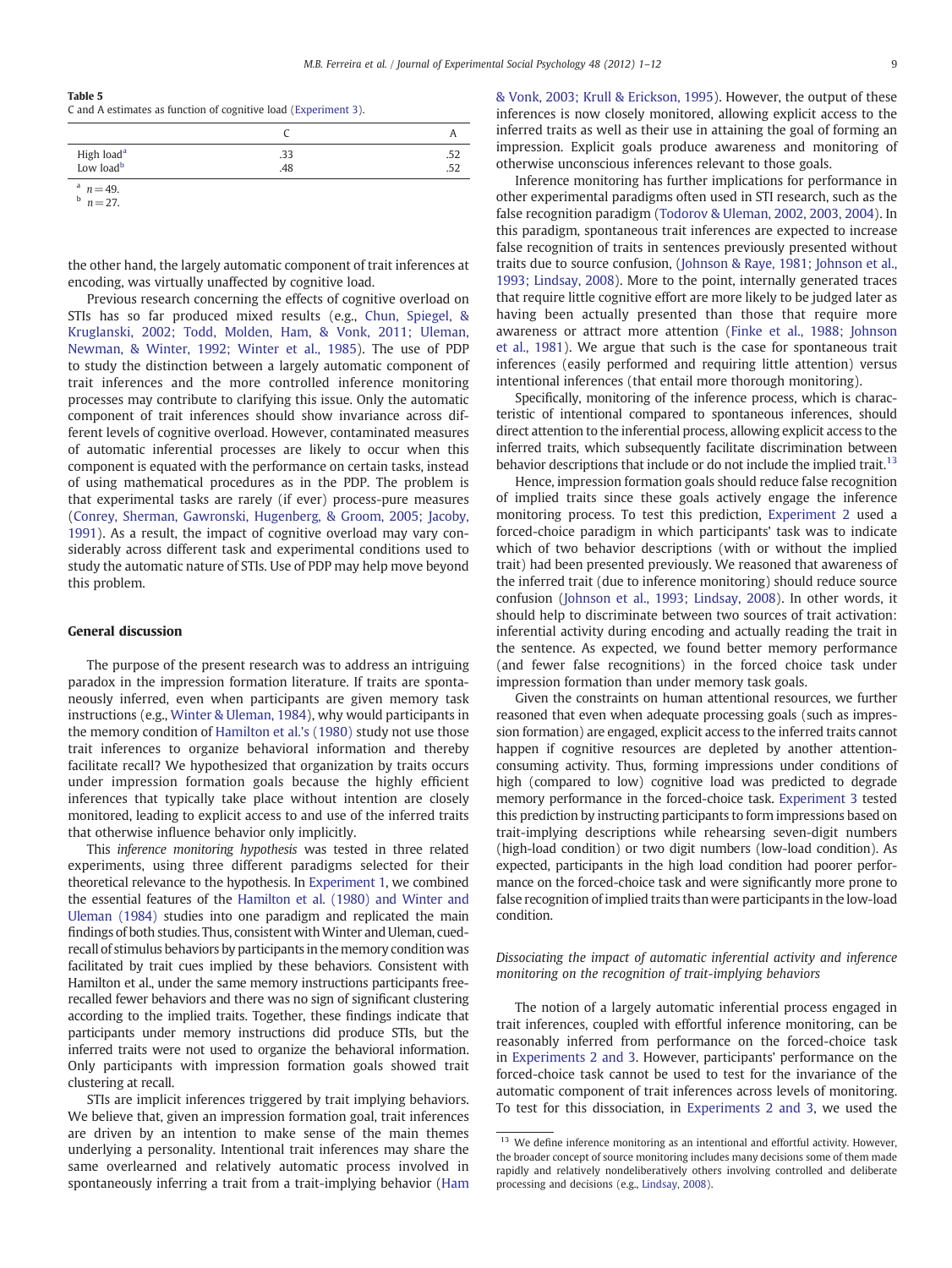process dissociation procedure ([Jacoby, 1991; Jacoby et al., 1993](#page-11-0)). Specifically, we used PDP to test the impact of impression formation as opposed to memory instructions ([Experiment 2\)](#page-3-0) and the impact of cognitive load [\(Experiment 3\)](#page-6-0) on the largely automatic process of trait inference and the largely controlled inference monitoring process. It was predicted that cognitive load would affect monitoring, which would lead to a decrease in controlled inferential processes (C), while leaving the automatic component of trait inferences (A) largely unchanged.

Trait-implicative behavior descriptions that included the trait were used as the inclusion condition (since both PDP components converge on the same response in this case) and descriptions that did not include the trait were used as the exclusion condition (since C and A lead to opposite responses in this case). In [Experiment 2](#page-3-0), impression formation goals significantly increased participants' monitoring ability, as indicated by an increase in C. In [Experiment 3,](#page-6-0) increasing cognitive load while forming impressions of personality, by increasing rehearsal from two to seven numbers, significantly reduced participants' monitoring ability, as indicated by a decrease in control. On the other hand, levels of A were virtually unaffected by memory or impression formation goal settings or by the cognitive load manipulation. This result suggests the presence of a largely automatic process of trait inferences under impression formation (probably the same process involved in the production of STIs) that was largely invariant when comparing participants who were intentionally inferring traits to participants who were merely reading the same trait implying sentences for a later memory test, and across levels of cognitive load. Such process dissociation provides converging support for our inference monitoring hypothesis.

#### Impression formation goals and the extraction of meaning

The inference monitoring hypothesis guiding the present experiments is based on the assumption that impression formation goals increase attention to relevant processing outputs (inferred traits), and consequently source monitoring is better under impression formation than memory conditions. This argument might seem at odds with the point of view of the text comprehension literature, in which abstract goals such as forming impressions emphasize extracting meanings (gists) and neglecting surface features (e.g., [O'Brien & Albrecht, 1992](#page-11-0)). Such a contradiction may be more apparent than real. In fact, the sentences used in virtually all research on spontaneous trait inferences are behavior descriptions pre-tested and selected to strongly imply certain personality traits. Our results show that the extraction of such meanings occurs spontaneously in both impression formation and memory conditions. Only when participants go beyond this initial stage of text comprehension and are consciously trying to form impressions of the targets are these abstract meanings explicitly accessed. The result is better discrimination between explicitly saying that someone is curious, or just implying it through a behavior that merely entails curious as one possible (even if highly probable) interpretation. These nuances go unnoticed under memory instructions, in which the extraction of meaning occurs equally spontaneously but only implicitly. In this way inference monitoring accounts for when trait inferences will and will not be used in subsequent tasks [\(Hamilton et al., 1980; Winter & Uleman, 1984](#page-11-0)).

It may also be important to note that the goal dependent nature of inference monitoring implies nothing with respect to the "origins" of goal activation. Goals, as mental representations ([Bargh, 1990\)](#page-10-0), can be consciously or unconsciously primed. Moreover, others [\(Chartrand &](#page-11-0) [Bargh, 1996; McCulloch, Ferguson, Kawada, & Bargh, 2008\)](#page-11-0) have shown that impression formation goals can be nonconsciously activated. Nevertheless, under impression formation goals, inferences that typically occur without intention are monitored, leading to explicit access to and use of the inferred traits that otherwise affect behavior only implicitly.

Earlier, in summarizing differences between intentional and spontaneous inferences, we noted that these two kinds of inferences differ in their use. Intentional inferences are purposive; they are made in the course of achieving some goal (e.g., forming an impression). Spontaneous inferences, in contrast, simply occur in the course of comprehending behavior; they occur without intention and (often) without awareness. Once made, however, spontaneous inferences can be used for other purposes, for example, as effective retrieval cues [\(Winter & Uleman, 1984\)](#page-11-0).

A similar distinction has been drawn by [Hamilton \(1998\)](#page-11-0) in discussing differences between attributional (causal) and dispositional (descriptive) inferences. Attributional inferences typically are intentional, deliberative, and conscious, made in response to the question "Why?", for the purpose of understanding the cause of some behavior. In contrast, dispositional inferences, while they may be intentional, are often spontaneous, as in STIs, triggered by some behavior but not for the purpose of understanding causality. They involve moving quickly and spontaneously "from acts to dispositions" [\(Jones & Davis, 1965\)](#page-11-0). It is for this reason that [Hamilton](#page-11-0) [\(1998\)](#page-11-0) argued that [Jones & Davis \(1965\)](#page-11-0) Correspondent Inference Theory is a theory of dispositional inference, but not a theory of causal attribution, as correspondent inferences can be made without any consideration of causality. Moreover, STIs are in many respects indistinguishable from intentional inferences [\(McCarthy & Skow](#page-11-0)[ronski, 2011a](#page-11-0)), and certainly need not involve inferences about causation. Once made, however, the STI can be used for other purposes (as in [Winter & Uleman, 1984](#page-11-0)). In this case, the dispositional inference can then serve an attributional function. If and when the attributional question "Why?" arises, the alreadymade STI provides a highly accessible answer: the actor is "that kind of person," that is, has a disposition or trait that readily explains the behavior from which the spontaneous inference was based. Traits can be causal concepts ([Kressel & Uleman, 2010\)](#page-11-0), but they are not always activated by causal reasoning.

Suppose, for example, you observe (or read) that "Bob carried the heavy boxes for the elderly man." An STI is made that Bob is helpful. This is a dispositional inference but, since it is not based on intentional causal analysis, it is not an attribution. However, if someone asks "Why did Bob help the elderly man?", the accessibility of the alreadymade STI is likely to facilitate (speed up) generating an explanation ("He is helpful.").

Thus an STI, once made, can be used for another purpose. Interestingly, reliance on STIs in this way biases the perceiver toward internal, personal causation, a bias that would produce the kinds of data that generated the well-known fundamental attribution error (FAE). In this case, however, the FAE occurs in the absence of any deliberate consideration of the causes of behavior but is a byproduct of the spontaneous inference process.

#### Inference monitoring and differences in processing depth

The notion that intentional and spontaneous inferences involve different levels of inference monitoring may be contrasted with an alternative and somewhat more trivial account of the present results. Namely, it could be argued that, compared to a memory condition, impression formation relative to memory instructions leads to processing the available information in a deeper or more elaborate way. Such an account would readily explain the better recall of impression formation relative to memory participants ([Experiment 1](#page-0-0)) and, in the same vein, it could perhaps be extended to explain the similar advantage of impression formation participants in the forced recognition test ([Experiment 2\)](#page-3-0). Moreover, if we presuppose that under impression formation, participants would be more likely to form associations between items that illustrate the same trait than under memory instructions and that these association are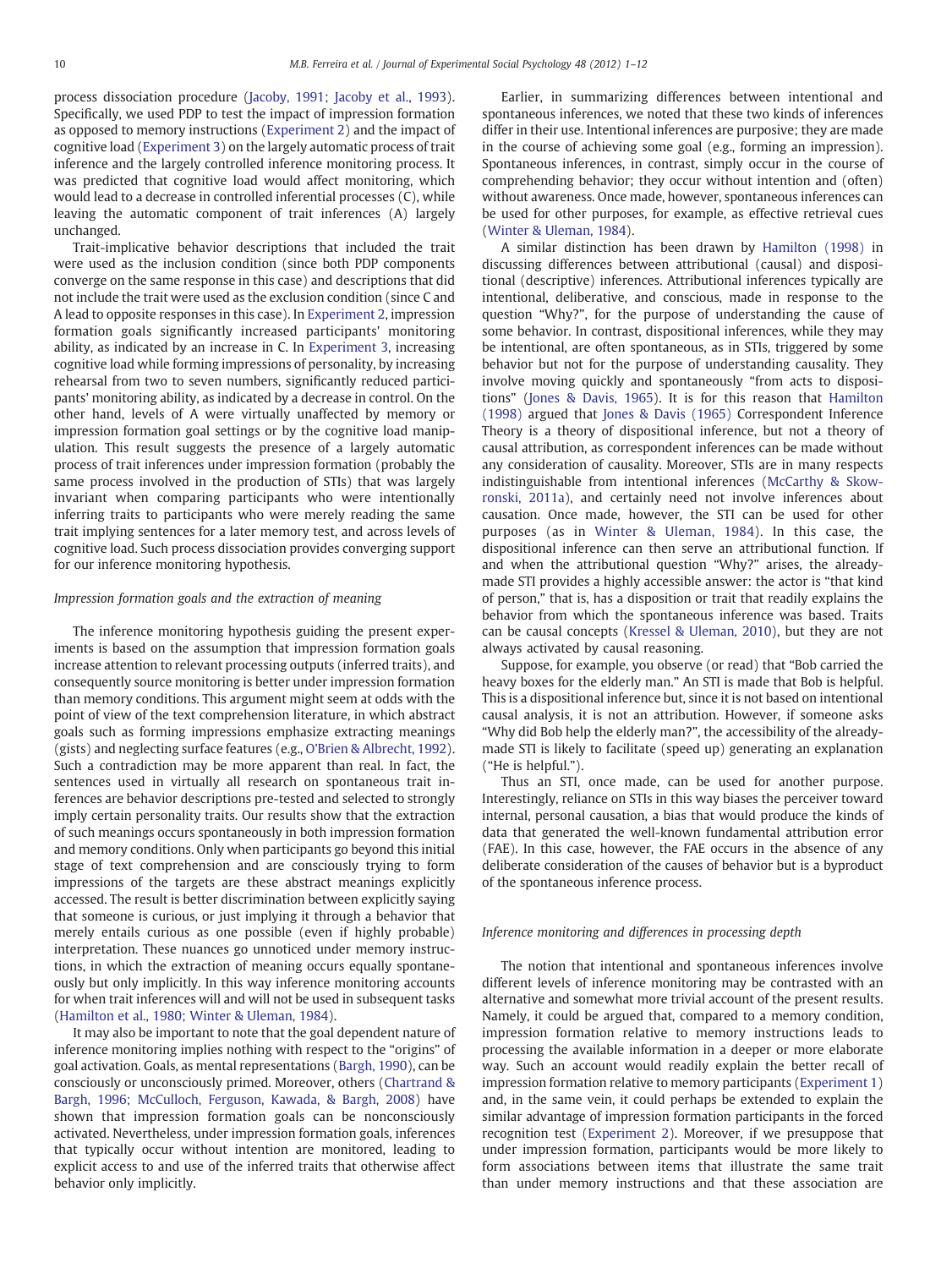<span id="page-10-0"></span>subsequently used to guide recall, this account could even explain the corresponding differences obtained in clustering (Study 1).<sup>14</sup>

Our inference monitoring account agrees that the processes underlying impression formation and memorization differ in depth of processing or in level of elaboration. But depth of process is not a viable alternative to our inference monitoring hypothesis. Putting aside the well-known limitations of the depth of processing approach (e.g., Baddeley, 1978), inference monitoring addresses both a very specific type of elaboration — trait inference monitoring and its consequences. This degree of specificity is necessary to account for our full set of results for several reasons.

First, mere quantitative differences in processing depth cannot readily explain why, in [Experiment 1](#page-0-0), trait inferences would lead these behaviors to be organized in terms of clusters that illustrate the same trait for impression formation participants but not for memory participants. As such, the addition of the above presupposition seems ad hoc. In addition, it would also fail to explain why the provision of trait retrieval cues would make the recall advantage of impression formation participants go away. By assuming explicit access to the traits under impression formation but not under memory conditions, the inference monitoring hypothesis accounts for both of these results.

Second, in the case of [Experiment 2](#page-3-0), the generic depth of processing alternative account could perhaps predict the general recognition performance of impression formation relative to memory participants but not the lower level of false recognitions found in the former condition. In fact, a straightforward prediction stemming from this alternative account would be that the increase in processing depth would lead to a decrease in false recognitions. This is because "errors" in the false recognition paradigm ([Todorov & Uleman, 2002](#page-11-0)) are typically seen as a measure of trait inferences and thus should be expected to occur not only for spontaneous inferences but also, at least at the same level, when trait inferences are intentionally drawn. Instead, we found less false recognitions for impression compared to memory participants. The proposed inference monitoring hypothesis can reconcile this apparent contradiction. Spontaneous and intentional inferences are indeed equally likely to happen because they share the same initial inferential process.<sup>15</sup> However, this process is closely monitored and its output (traits) is explicitly accessed only under impression formation goals, which allows for better recognition performance.

Third, although the process dissociation results of [Experiments 2](#page-3-0) [and 3](#page-3-0) are difficult to explain in terms of a continuum of depth of processing, they further support an inference monitoring hypothesis. As already mentioned the invariance in the PDP automatic processing component suggests that an initial largely automatic inferential process, occurs regardless of participants' attentional resources or depth of processing. However, a decrease in depth of processing caused by the cognitive load manipulation specifically affected controlled processes (a measure of explicit memory) for the traits, suggesting the impairment of inference monitoring.

# Further tests of the inference monitoring hypothesis

Recently, [Wigboldus, Dijksterhuis, and Van Knippenberg \(2003\)](#page-11-0) used the probe recognition paradigm to present actors of trait implying behaviors associated with category labels that could be stereotype congruent or incongruent with the behaviors. For instance, the Professor or the garbage man, won the science quiz. On critical trials the probe word was the trait implied by the behavior (e.g., smart).

Results showed that STIs are inhibited by the activation of an incongruent stereotype, suggesting a more malleable and context dependent view of STIs. Thinking more broadly about our inferencemonitoring hypothesis in the context of stereotypical expectancies, notice that inference-monitoring has a dual nature. First traits are inferred in a fast and largely automatic way. Then these inferences are monitored (i.e., attention is focused on the output of the inferential process) if there is a conscious goal which trait inferences might advance. Presenting a congruent or incongruent stereotype (e.g., "the professor/garbage man won the chess tournament") may affect (promote or inhibit) the largely automatic trait inference component of STIs, as research by [Wigboldus et al. \(2003\)](#page-11-0) seems to suggest. However, stereotypes incongruent with the traits implied by the behaviors may also activate inference monitoring, due to the conflicting information, which would decrease false alarms and/or increase response times to correct answers. The same monitoring activity would be more shallow when the stereotypes are congruent with the traits implied by the behaviors, leading to more false alarms in this case. Our future research will test for this and related predictions, to explore the inference-monitoring hypothesis in more socially rich contexts. Like [Wigboldus et al. \(2003\)](#page-11-0), we believe that STIs have been studied in a social vacuum. Such an approach hardly reflects the social reality outside the laboratory. People usually have knowledge about the social groups to which the actors belong, and about salient social categories, such as their age, gender, and ethnicity.

#### Conclusion

The proposed inference monitoring hypothesis not only has fared well empirically in the three experiments we have reported but also possesses considerable theoretical integration power. This hypothesis accounts for the pattern of results presented here in a coherent and integrated fashion. It explains the effect of variables such as processing goals and availability of cognitive resources on memory performance (in these studies, both cued recall and recognition); it describes how STIs and inference monitoring interact; it begins to specify antecedent conditions under which spontaneous inferences are and are not likely to be used and to impact subsequent processes; and it is able to resolve previous apparent contradictions in past research on spontaneous trait inferences and person memory. There is, of course, much more to be done to further clarify the issues explored in the present research. For example, future research could explore the differential impact of spontaneous inferences versus inferences that are monitored and explicitly encoded on subsequent social behavior. Results obtained in these studies suggest real benefits from that further research.

### Acknowledgments

Preparation of this manuscript was supported in part by the Grant POCTI/PSI/47252/2002 from the FCT (Portugal) to the first two authors. We thank Laura Kressel, SoYon Rim, Randy McCarthy, John Skowronski and two anonymous reviewers for providing extremely useful feedback on some of the ideas presented in this article. We also thank Daniel Ferreira, Nikola Valchev and Sofia Morais for their help in the preparation of [Experiments 2 and 3.](#page-3-0)

# References

Baddeley, A. D. (1978). The trouble with levels: A reexamination of Craik and Lockhart's framework for memory research. Psychological Review, 85, 139–152.

- Bargh, J. A. (1990). Auto-motives: Preconscious determinants of thought and behavior. In H. E- T-, & R. M. Sorrentino (Eds.), Handbook of motivation and
- cognition, Vol. 2. (pp. 93–130)New York: Guiford Press. Bassili, J. N. (1989). Trait encoding in behavior identification and dispositional inference. Personality and Social Psychology Bulletin, 15, 285–296.
- Bassili, J. N. (1993). Procedural efficiency and the spontaneity of trait inference. Personality and Social Psychology Bulletin, 19, 199–204.

<sup>&</sup>lt;sup>14</sup> We are grateful to John Skowronski and Randy McCarthy for making this point in their review of a previous version of this paper.

<sup>&</sup>lt;sup>15</sup> The notion that STIs and intentional inferences share the same (or similar) initial automatic inferential process is in line with recent fMRi research by [Ma,](#page-11-0) [Vandekerckhove, Van Overwalle, Seurinck, and Fias \(2011\).](#page-11-0)